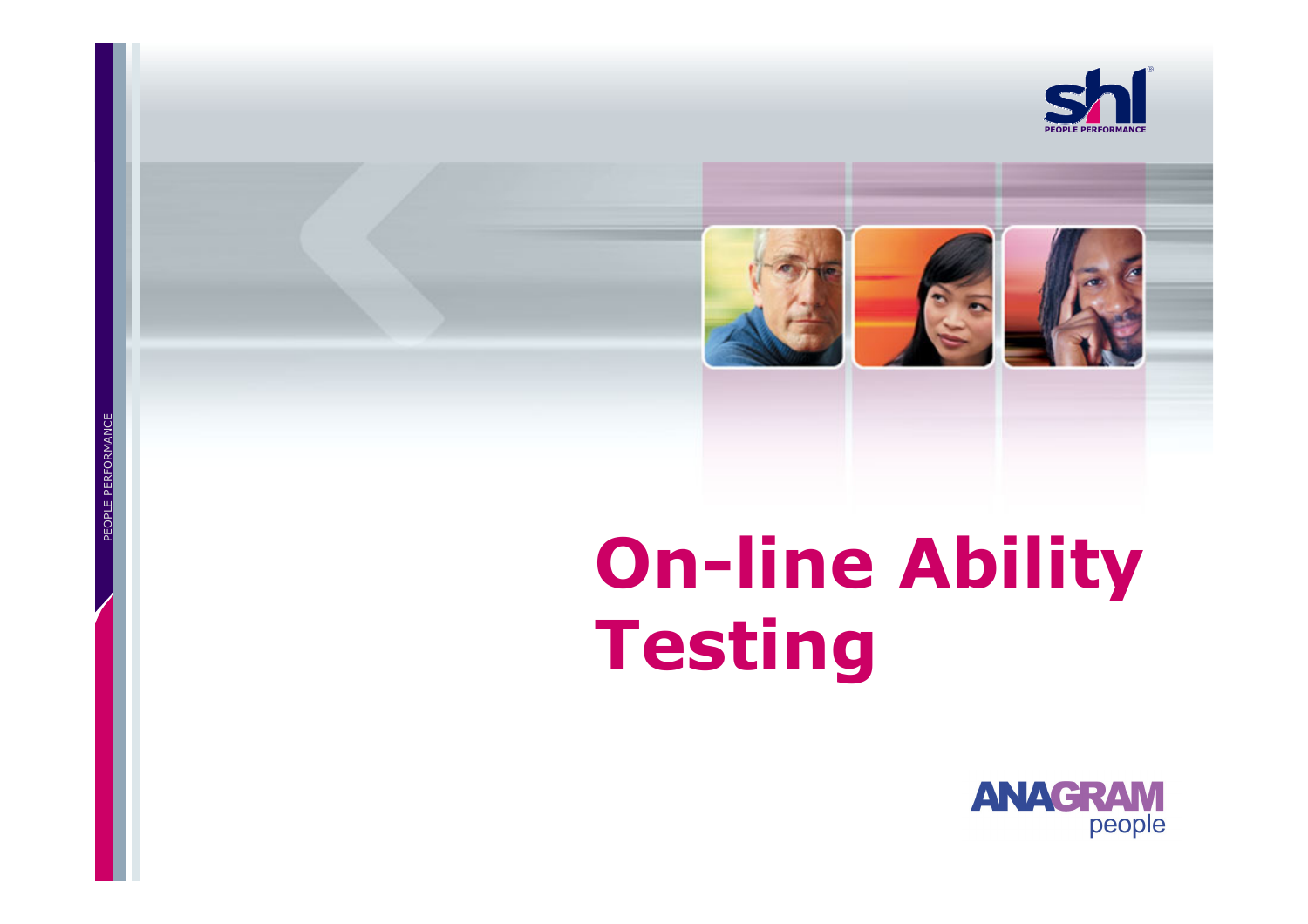# What is Verify used to measure?



#### Mechanical reasoning

- Operating mechanical devices and/or •machinery
- • Understanding and/or designing the operation of various machine components
	- •Maintaining and repairing machinery

#### Verbal reasoning

- Analysis a Analysis and interpretation of written and oral information
- Preparation of written •documents
- Preparing and delivering<br>presentations •presentations



- Calculate and check figures for<br>rect entry mathematical accura correct entry, mathematical accuracy
- • Issue receipts, refunds, credits, or change due to customers
- Quote prices, credit terms and other<br>bid specifications •bid specifications

#### Inductive reasoning

- New concepts •
- •New approaches
- • Answering the questions why and how
- Messy, fuzzy and new<br>problems •problems

#### **Checking**

- Monitoring of visual<br>displays •displays
- Verifying the accuracy of •data
- Locate and data entry •errors
- Review files, records, and<br>other documents to obtain •other documents to obtain information to respond to requests**Calculation**<br>request <sup>information</sup> to the calculate and check figures for

PEOPLE PERFORMANCE PEOPLE PERFORMANCE

#### Numerical reasoning

•

- Analysis and<br>ternretation o interpretation of numerical data
	- Budgets
		- Costs
	- •Margins
	- Trends
- •Statistical analyses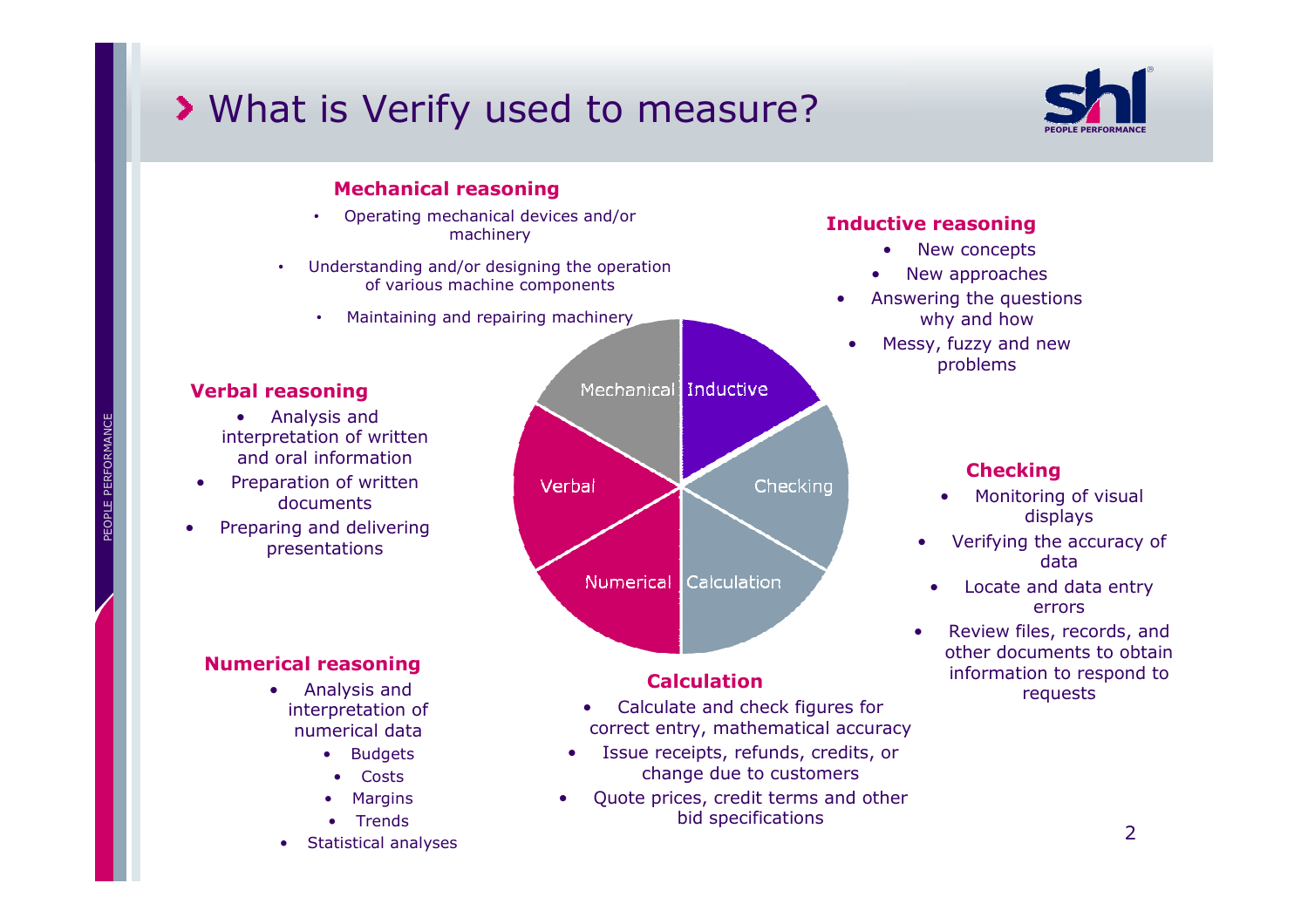# Which job sectors is it used for?



### Mechanical reasoning

- •Engineering
- •Maintenance
- •Manufacturing
- •**Construction**
- •Processing
- •**Transportation** 
	- •Mining

#### Verbal reasoning

- Administration •
	- • Distribution
		- •**HR**
		- •Legal
	- •Marketing
- • Professional Services
	- •Transportation

#### Numerical reasoning

- • Finance
	- IT
- Production
- • Professional Services
	- Sales



#### Inductive reasoning

- Corporate Strategy
	- •Creative roles
- • New Product and Service Development
	- •R&D and Science

#### **Checking**

- Administrative support<br>staff •staff
	- •Data entry staff
	- •Clerical staff
	- •Sales admin roles
- •Technical monitoring

#### **Calculation**

- Clerical staff, •
- $\bullet$  Payroll and timekeeping staff
- • Cashiers financial controllers
	- Sales roles •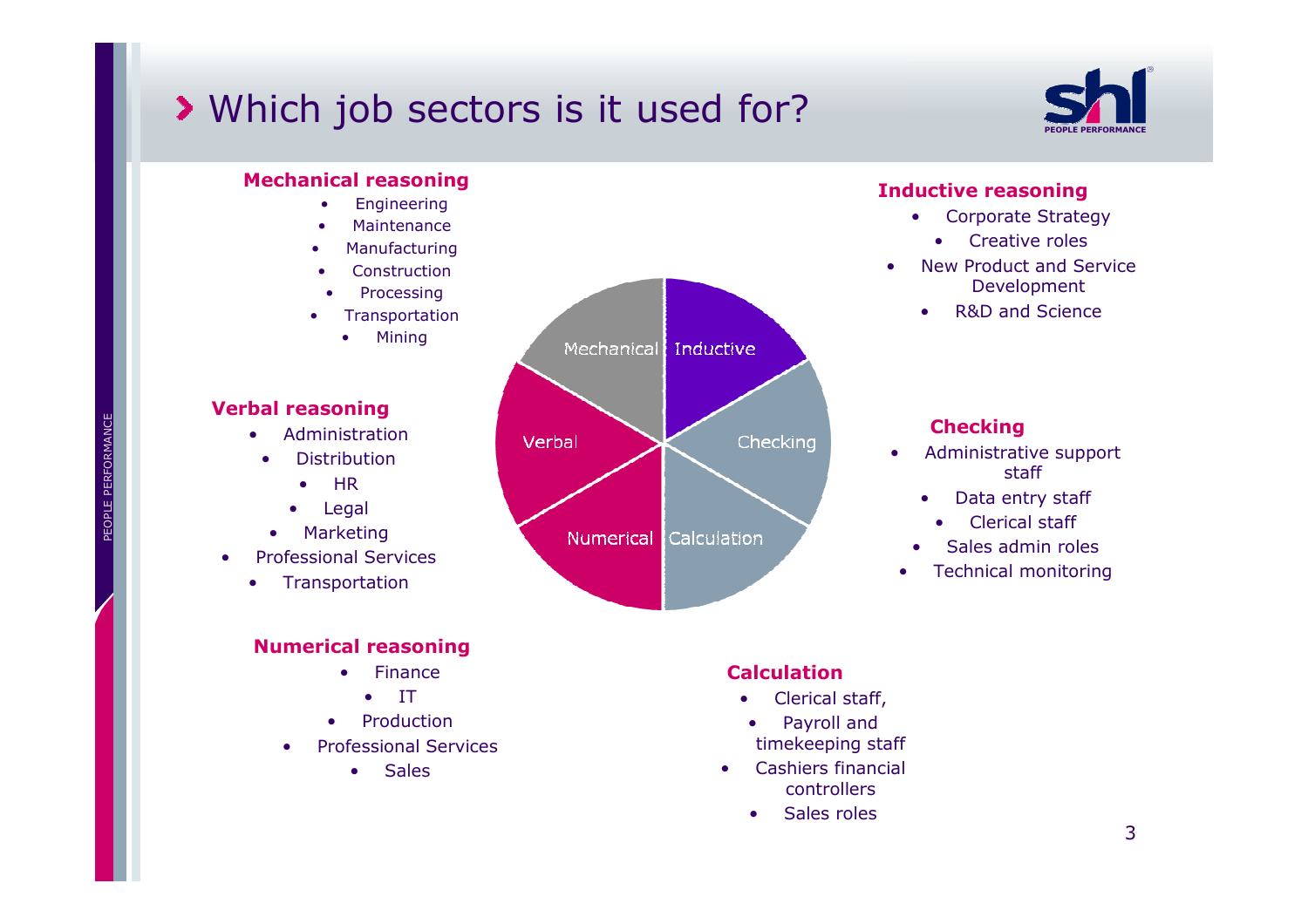# Why use online ability?



# Better decisions

- By removing the opportunity for cheating and the risks of identity and<br>security breaches, decisions are based on better data •security breaches, decisions are based on better data
- By using a rigorous test with superior psychometric properties,<br>nerformance potential is predicted more accurately •performance potential is predicted more accurately

# Time savings

- By using the SHL Verify ability test early in the hiring process, poor nerformers can be screened out early and time and resources can be •performers can be screened out early and time and resources can be focused on the best candidates
- • By identifying the best talent earlier and progressing them faster, the length of the hiring process is reduced
- SHL Verify ability tests are faster than traditional tests, with less administrative hassle •administrative hassle